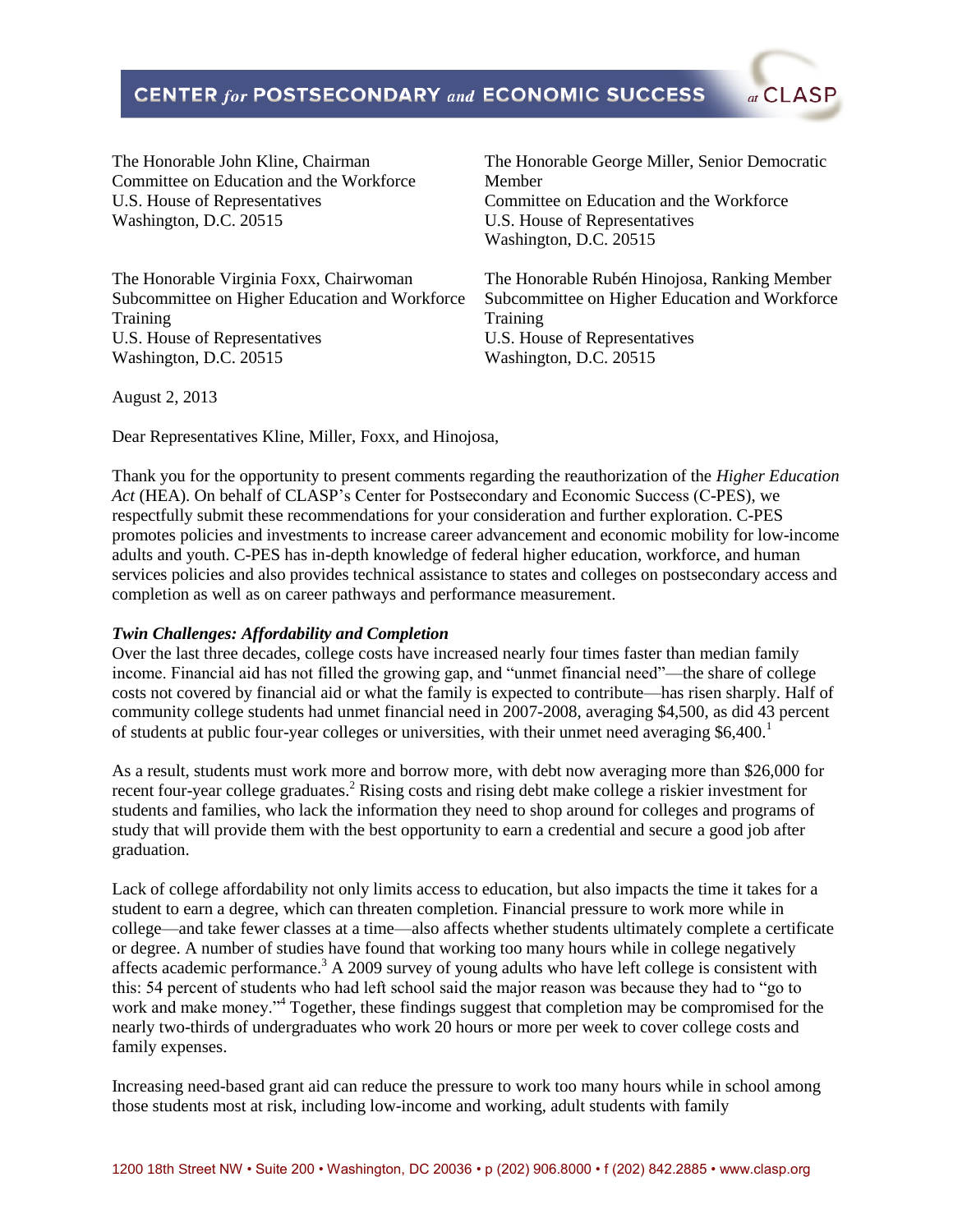Still other factors can contribute to low levels of student success, including logistical barriers (e.g. child care, transportation), and lack of knowledge about complex college, and academic and financial aid processes. $\delta$  Some financial aid programs have coupled grant aid with interventions designed to tackle these challenges (e.g. innovations in course delivery, curriculum or instruction, learning communities, extra academic support and advising, emergency transportation or child care assistance). Early research on these approaches suggests that these more comprehensive strategies may be even more effective than grant aid alone.<sup>7</sup>

#### *The Changing Face of Higher Education*

Since the last reauthorization of the Higher Education Act, the face of higher education has changed dramatically. An increasing number of students do not fit the "traditional" student profile of a full-time student transitioning directly from high school to a four-year college or university. More students—of all ages and backgrounds—are selecting two-year universities and vocational schools. And colleges are increasingly partnering with other education and training systems to deliver occupationally-focused programs well-connected to local labor markets.

Today's undergraduate are more diverse than ever and cannot be defined by a single characteristic. Fortyseven percent of undergraduates are independent, meaning that they do not rely on their parents for financial support. Thirty-six percent of undergraduates are adults age 25 or over; 32 percent work fulltime. Over their college careers, more than half of undergraduates now attend part-time for some semesters. These students bring life experience, which enhances their educational experience. But at the same time, they require more flexible schedules and service delivery modes to accommodate their multiple responsibilities. Their needs are typically not met by what many traditional colleges currently offer.

Ethnic and racial trends in higher education promise to bring even more changes in the coming years. Between 1995 and 2009, the number of Hispanic students grew by 107 percent and the number of African-American students grew by 73 percent, almost five times the rate of white students.<sup>8</sup> However, deep racial inequalities persist; nearly all of the enrollment growth among Hispanic and African-American students has occurred at less selective or open-access institutions, where completion rates are generally lower.<sup>9</sup> Postsecondary institutions are likely to see even greater increases in minority enrollment in future years as the proportion of minority high school graduates soars (specifically among Hispanics); by 2020, the Western Interstate Commission for Higher Education projects that "10 states will have majority-minority graduating high school classes."<sup>10</sup>

Community colleges and occupationally-focused institutions are growing in popularity due to their relatively low cost and high accessibility. Forty percent of undergraduates attend community colleges, compared to only 29 percent who attend four-year colleges and universities. Yet these community colleges receive comparatively low financial support from federal, state, and local governments. The average revenue per community college student is less than half of the per-student revenue at four-year colleges (\$8,594 versus \$16,966, respectively).<sup>11</sup>

Postsecondary institutions are also playing a growing role in a variety of workforce education and training efforts, driven in part by the need to ensure students are prepared for good jobs *and* have a strong academic foundation. In today's economy, postsecondary education is a gatekeeper for entry into the middle class. Employer demand for workers with at least some postsecondary education is expected to remain high, with nearly 65 percent of jobs requiring a postsecondary education by 2020. Moreover,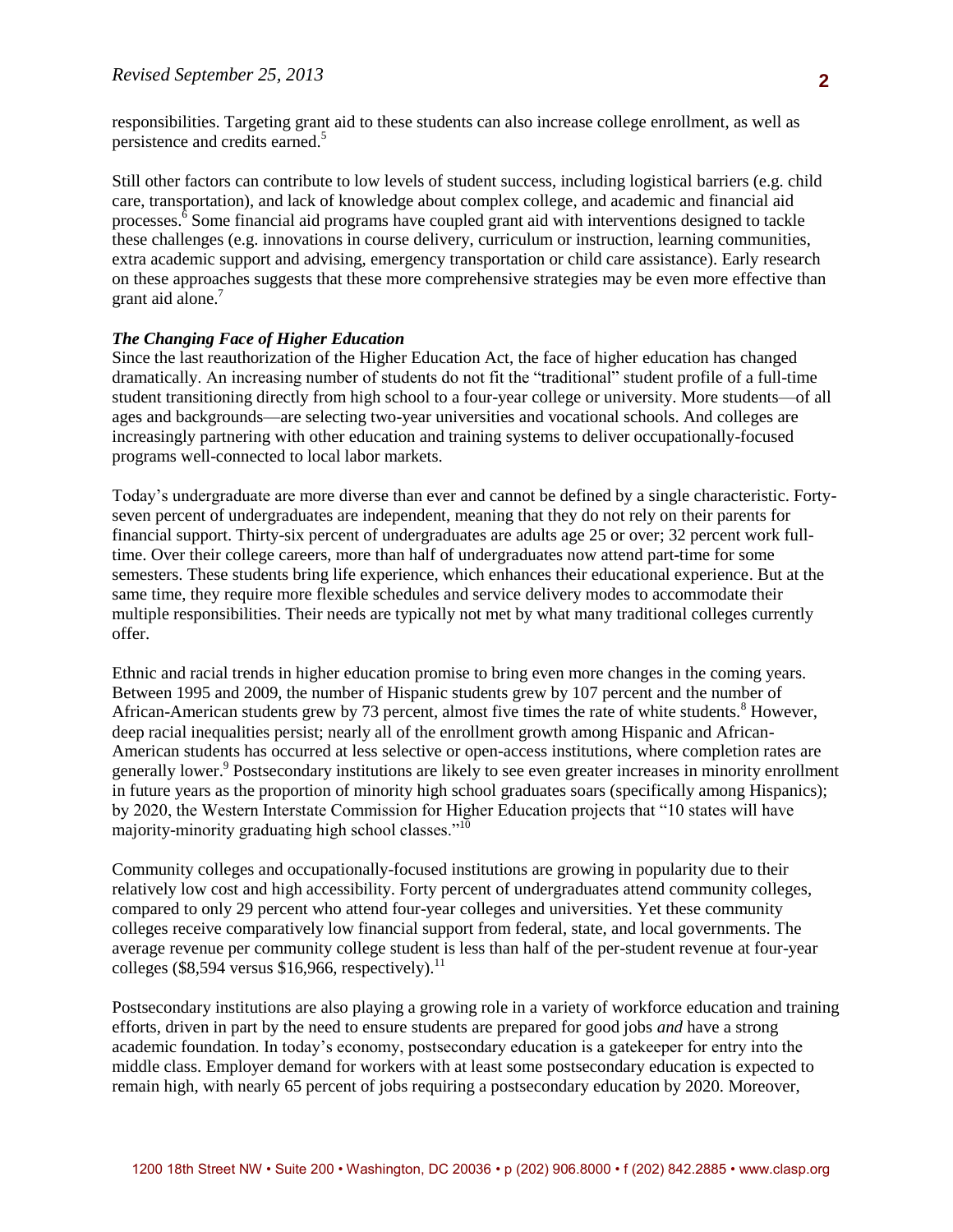importance for our national and local economic competiveness. increasing the proportion of U.S. workers with a postsecondary education continues to grow in

Cross-program partnerships are strengthening among postsecondary institutions, workforce development, career-technical education, adult education, and other education, training, and human services systems. Many community colleges are Eligible Training Providers under the Workforce Investment Act and some colleges have been partners in welfare-to-work programs and programs targeted to returning veterans and other special populations. In recognition of the growing importance of postsecondary education to achieve economic success, many other states offer adult education services through local community colleges and a growing number administer their state adult education system through the state's postsecondary system.

The changing face of higher education requires a bold rethinking of federal higher education policy to ensure that America's postsecondary education system has what it takes to educate an increasingly diverse student body while accommodating the needs of a rapidly-shifting labor market. The recommendations that follow are CLASP's preliminary considerations; in the coming months, we will be further developing a more detailed set of recommendations.

#### *Principles Guiding Higher Education Reform*

Despite the immediate challenges facing students, we understand that reforms should be carefully thought through, particularly during a time of growing innovation and research on how to most effectively address the unique needs of an ever-diversifying student population. Accordingly, CLASP has developed principles for guiding choices for reauthorization of the Higher Education Act.

*First*, the goal of federal higher education policy should be to increase educational and economic opportunity for all students—with a priority for low-income, underrepresented populations who cannot access and afford postsecondary education without federal assistance. *Second*, federal student financial aid reforms should preserve—and even enhance—the original purpose of these programs: to increase access. Student success and completion are worthy additions but should be pursued in ways that do not undermine access. *Third*, reform proposals should be evidence-based, with data backing the need for change and showing that proposed changes will help, not hurt, needy students. In cases where limited evidence exists, proposals should be piloted or modeled to best understand the impact on students, especially low-income students and their families.

Our attached recommendations for the Committee focus on empowering students as consumers, making grant and loan programs more flexible and responsive, increasing affordability, and promoting innovation. We have also developed detailed proposals to simplify and better target higher education tax credits to low-income students and families, while improving their effect on college access and completion. While outside the jurisdiction of this Committee, tax-based student aid presently accounts for more than half of non-loan student aid (\$34 billion) and could be better leveraged as a vehicle for improving college access among low-income students. For our detailed recommendations on higher education tax credits, see:

[http://www.clasp.org/admin/site/documents/files/CLASP\\_WaysMeansMemo.pdf.](http://www.clasp.org/admin/site/documents/files/CLASP_WaysMeansMemo.pdf)

Thank you again for the opportunity to provide you and the Members of the Committee with our recommendations.

Sincerely,

Julie Strawn Senior Fellow

Marcie Foster Policy Analyst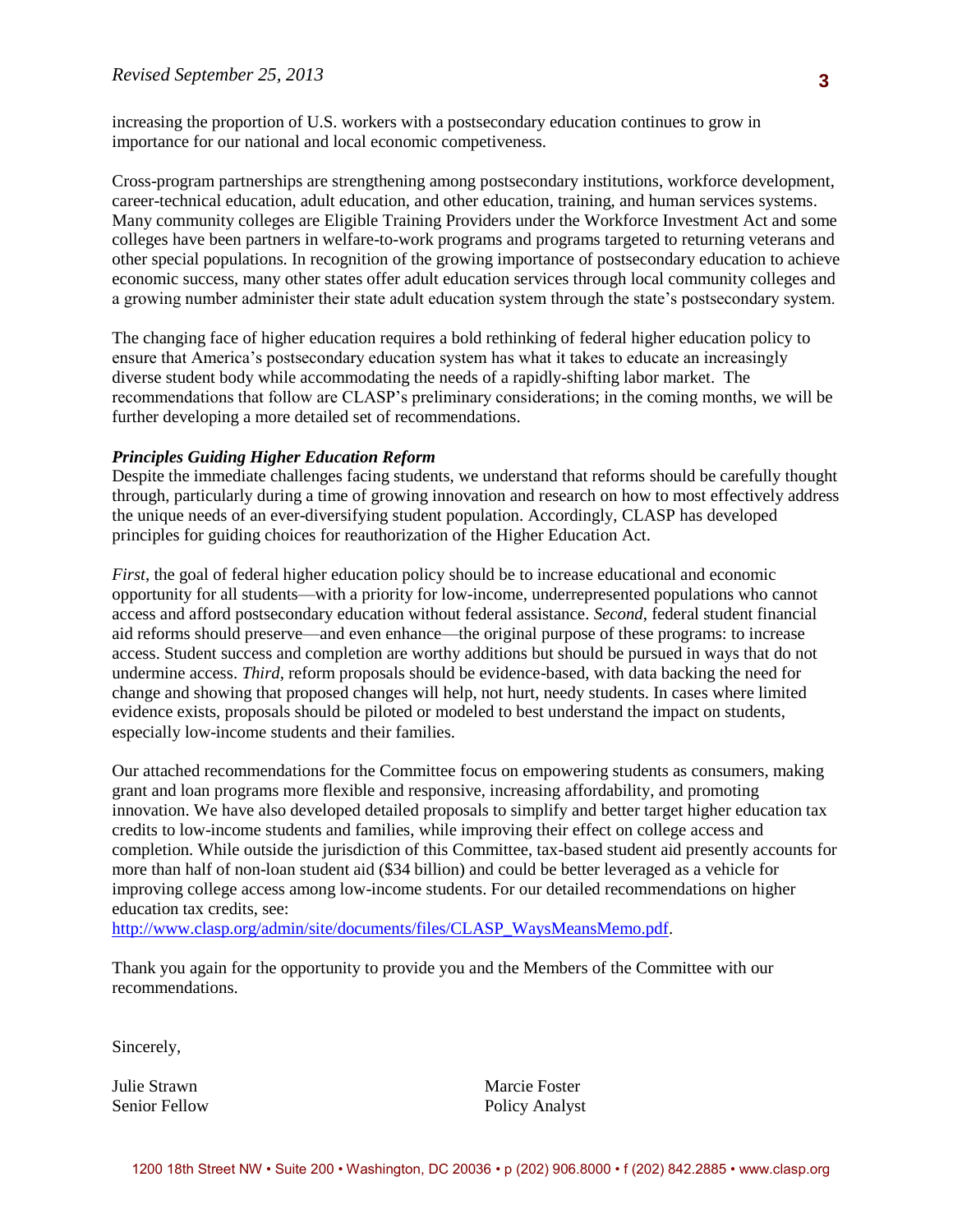# **SUMMARY OF RECOMMENDATIONS**

| Recommendation                                                                                                                                                                                                                                                                                                                                         | Page   |  |
|--------------------------------------------------------------------------------------------------------------------------------------------------------------------------------------------------------------------------------------------------------------------------------------------------------------------------------------------------------|--------|--|
| <b>Empower Students as Consumers in Higher Education</b>                                                                                                                                                                                                                                                                                               |        |  |
| Expand public reporting of institutional measures of affordability, student<br>1.<br>progress, and credential completion.                                                                                                                                                                                                                              | 6      |  |
| Require public reporting of important information that is now only required to<br>2.<br>be disclosed on request and find more cost-effective ways to comply with<br>reporting requirements.                                                                                                                                                            | 6      |  |
| Require states to gather and disclose aggregate student employment and<br>3.<br>earnings for all programs of study.                                                                                                                                                                                                                                    | $\tau$ |  |
| Simplify and Improve Grant and Loan Programs to More Flexibly Respond to<br><b>Low-Income and Non-Traditional Student Needs</b>                                                                                                                                                                                                                        |        |  |
| Allow the use of income from the second prior year ("prior prior year") to<br>4.<br>serve as the basis of student (or student family income).                                                                                                                                                                                                          | 9      |  |
| 5. End the taxation of Pell Grants as income.                                                                                                                                                                                                                                                                                                          | 9      |  |
| Restore the income eligibility for determining an "automatic zero" estimated<br>6.<br>financial contribution under the simplified needs test.                                                                                                                                                                                                          | 10     |  |
| Use "negative expected family contribution" in the need analysis so that low<br>7.<br>income students can document the full extent of their financial need, and<br>provide additional Pell aid to the neediest students to meet the cost of<br>attendance, up to a cap of \$750.                                                                       | 10     |  |
| Increase the semester cap on Pell Grants to ensure students have access to Pell<br>8.<br>throughout the entire course of their program of study and to better align with<br>Satisfactory Academic Progress (SAP) requirements.                                                                                                                         | 10     |  |
| Consolidate student loan repayment plans and link repayment to the ability of<br>9.<br>a student to repay their loans while preserving adequate resources for living<br>expenses.                                                                                                                                                                      | 11     |  |
| 10. Revise the Federal Work Study (FWS) Formula and Align Work Placements<br>with Student Field of Study                                                                                                                                                                                                                                               | 11     |  |
| Increase College Accessibility and Affordability for Low-Income, Disadvantaged<br><b>Students</b>                                                                                                                                                                                                                                                      |        |  |
| 11. Restore eligibility for federal student aid for students who do not have a high<br>school diploma or equivalency but are able to demonstrate their "ability to<br>benefit" from postsecondary education by passing a federally-approved<br>assessment or completing at least 6 credit hours that are applicable toward a<br>degree or certificate. | 12     |  |
| 12. Reduce the "work penalty" for low-income students by expanding—or at<br>minimum, preserving—the income protection allowance.                                                                                                                                                                                                                       | 13     |  |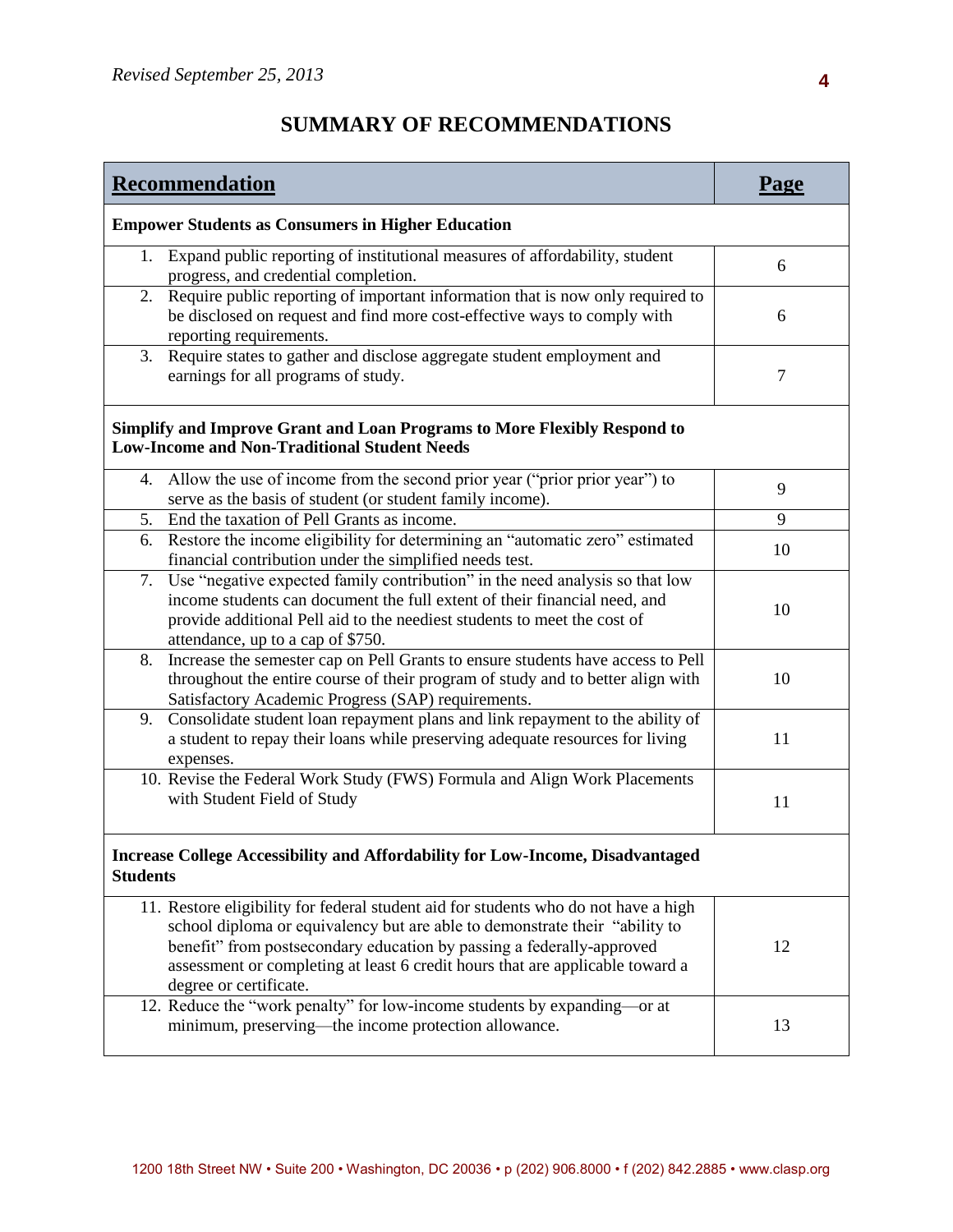| <b>Recommendation</b>                                                                                                                                                           |    |  |
|---------------------------------------------------------------------------------------------------------------------------------------------------------------------------------|----|--|
| 13. Preserve continuous student aid eligibility for students who mix enrollment<br>over the course of their college program, including when they attend less than<br>half-time. | 13 |  |
| 14. Allow students to receive aid more flexibly for year-round study, enabling<br>them to respond to changing family and life circumstances or accelerate their<br>studies.     | 13 |  |
| 15. Require that students who submit a FAFSA are made aware of public benefits<br>for which they may be eligible through college financial aid award letters.                   | 14 |  |
| <b>Promote Innovation to Increase Student Completion Rates and Enable Students</b><br>to Accelerate their Path to a Degree or Certificate                                       |    |  |
| 16. Support the growth of educational models that help low-skilled, working<br>students complete postsecondary credentials and secure good jobs.                                | 14 |  |
| 17. Pilot a national, voluntary Compact for College Completion for students and<br>colleges.                                                                                    | 15 |  |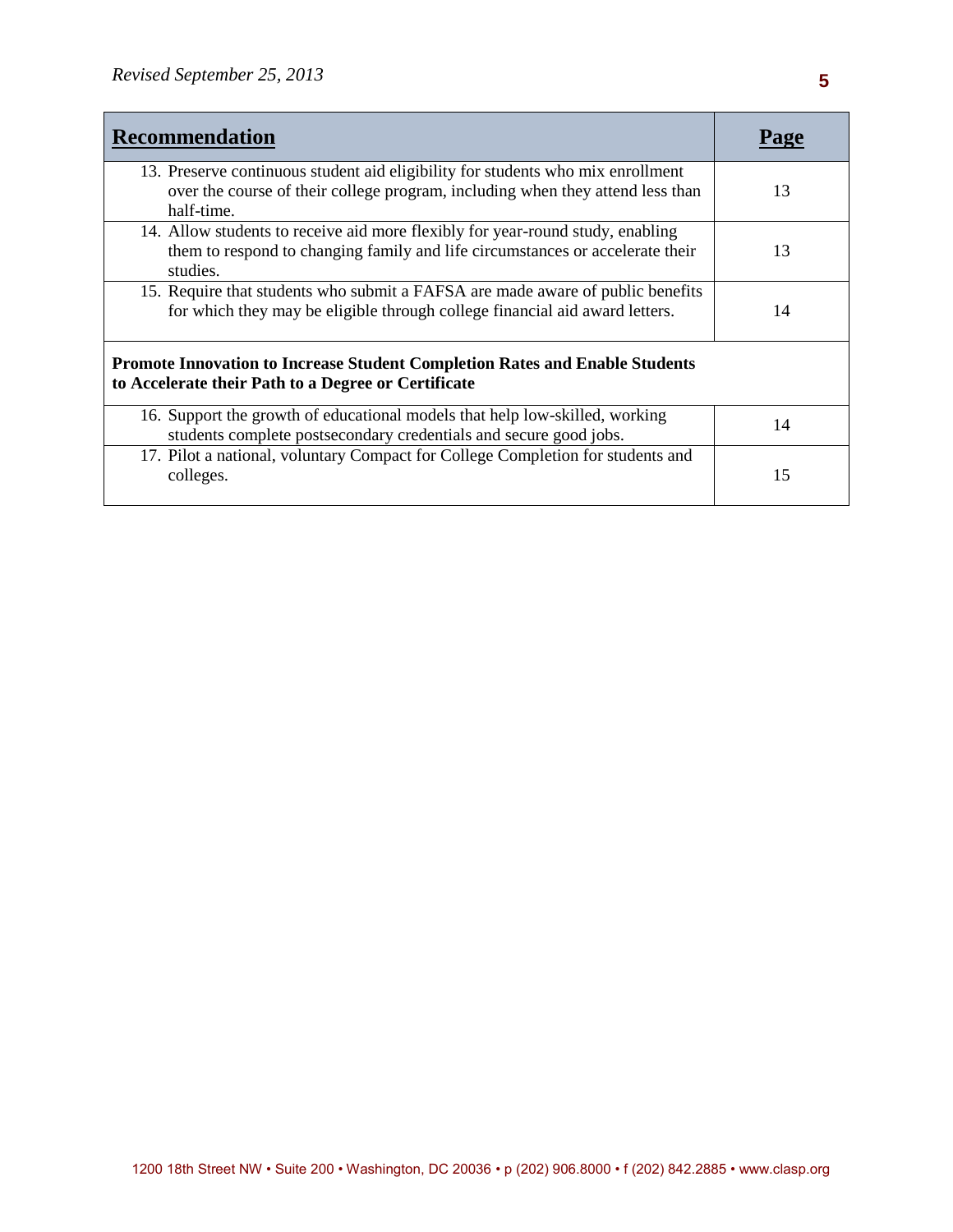# **Empower Students as Consumers in Higher Education**

Our comments below for improving postsecondary performance metrics are based on the research and analysis in a recent CLASP report*, [Reforming Student Aid: How to Simplify Tax Aid and Use](http://www.clasp.org/admin/site/documents/files/Final-RADD-WhitePaper-Feb-2013.pdf)  [Performance Metrics to Improve College Choices and Completion](http://www.clasp.org/admin/site/documents/files/Final-RADD-WhitePaper-Feb-2013.pdf)*. The report includes both legislative and administrative recommendations; below, we include only the recommendations that would require legislative action, presumably through the reauthorization of the Higher Education Act. For our full recommendations on higher education performance metrics, see: [http://www.clasp.org/admin/site/documents/files/Final-RADD-WhitePaper-Feb-2013.pdf.](http://www.clasp.org/admin/site/documents/files/Final-RADD-WhitePaper-Feb-2013.pdf)

### **Recommendation 1: Expand public reporting of institutional measures of affordability, student progress, and credential completion.**

Currently data systems and reporting requirements are not structured appropriately to aid consumers and policymakers in understanding how well institutions perform across key metrics, including metrics on access and completion for low-income students. We support expanding the collection and public reporting of student outcome, financial aid, and debt data that students, parents, and policymakers need to make informed decisions. This could be achieved by modifying existing institutional reporting and disclosure requirements under the Higher Education Act to implement expanded public reporting that includes the addition of some new measures and shifts some existing measures from institutional disclosures to reporting requirements through IPEDS (see Recommendation 2). Specifically we suggest:

- Require expanded reporting by institutions to address data gaps for measuring access and success for low-income students, including key measures of *institutional access and affordability*; *interim measures of student progress*; and reporting of *credential and degree attainment rates*, using both the current definition of these rates and an expanded student cohort along the lines of the Committee on Measures of Student Success.
- Expanding the role for the Department of Education and the National Center for Education Statistics, including the development of common definitions and data elements and the development of comparable information on these measures. These results should be made publicly available for currently reported subcategories of students, such as gender and race/ethnicity, and for Pell Grant recipients and by enrollment status.<sup>12</sup>

#### **Recommendation 2: Require public reporting of important information that is now only required to be disclosed on request and find more cost-effective ways to comply with reporting requirements.**

Currently consumers and policymakers lack critical data needed to understand how well institutions perform on access and completion, especially for low-income students. For example, the Education Sector and the American Enterprise Institute surveyed 152 public and private four-year colleges and universities to assess the availability of required information under the Higher Education Act.<sup>13</sup> The central finding was that "[t]he large majority of colleges are in total noncompliance with some of the most widely cited provisions of HEA: those meant to focus attention on the struggle of low-income students to graduate from college." This included provisions for collecting and reporting such data elements as the graduation rate for Pell Grant recipients, for which only 25 percent of sample institutions had publicly available information. Some type of employment placement information was provided by 67 percent of the institutions, but this largely consisted of "anecdotal information about the jobs and employers of recent graduates" for about 11 percent of the institutions. We recommend converting some disclosure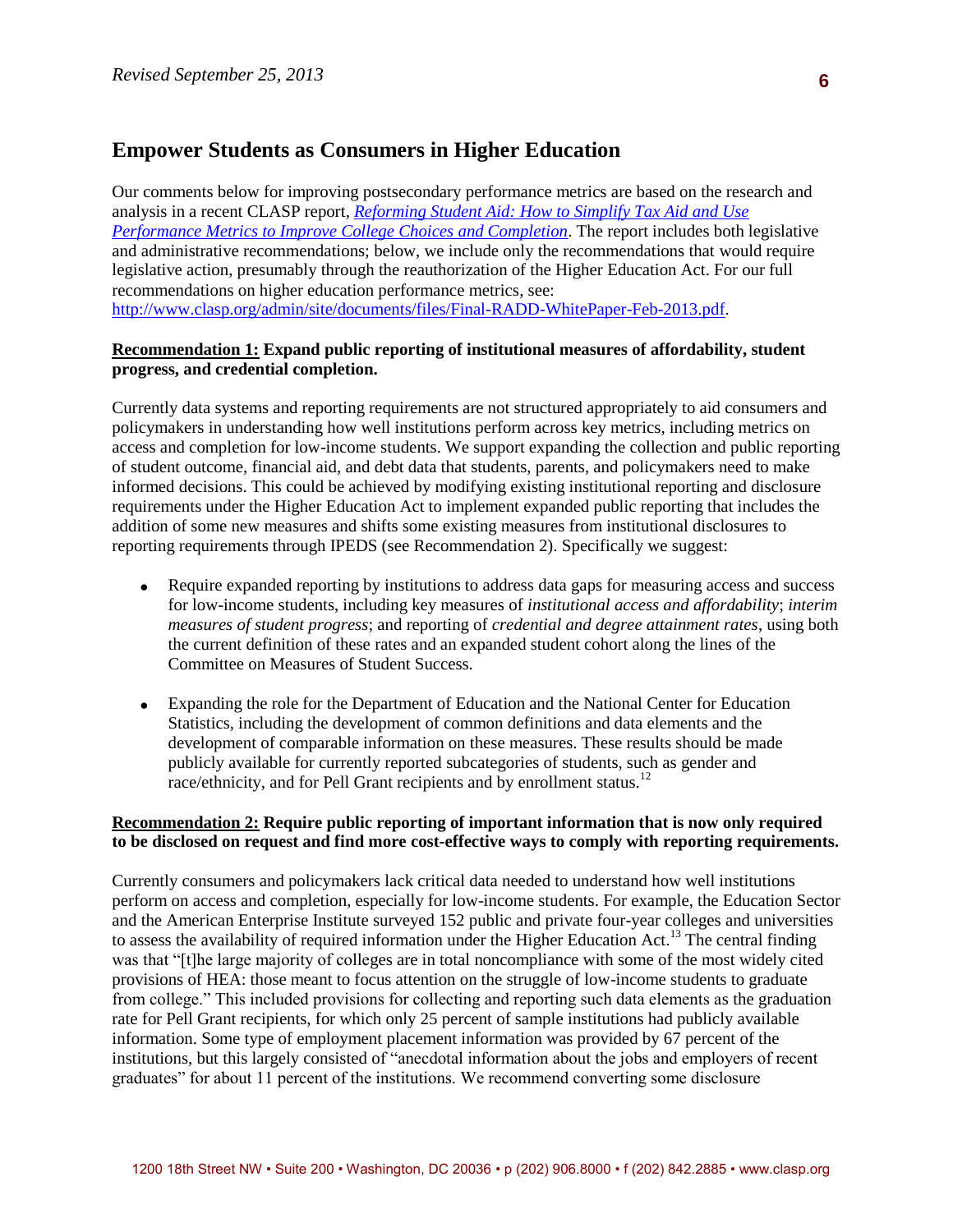comply with these increased requirements. Specifically, we suggest: requirements to reporting requirements, while also finding more cost-effective ways for institutions to

- Modifying Higher Education Act requirements, changing to reporting requirements certain elements currently included as disclosure requirements. This would include, at a minimum, Pell Grant graduation rates, transfer policies, and data on cost.
- Requiring a full review of all existing Higher Education Act reporting and disclosure requirements by the Department of Education, including input from institutions, the research community, and consumers, resulting in a report to Congress with recommendations for streamlining and simplifying these requirements.
- Exploring, through the Department of Education, technical options for institutions to report required data in a more cost-effective manner than the current IPEDS process. This might include the option for institutions to replace some portion of the summary reporting requirement by submitting student-level data to a national clearinghouse, such as the National Student Clearinghouse. Another alternative would be for Congress to replace IPEDS entirely with a national student unit record system, which would eliminate the need for IPEDS; facilitate the inclusion of employment and earnings data in consumer information; lift much of the reporting burden from colleges; and solve a myriad of issues that arise from an institution-based postsecondary data system.

We also encourage the Department to explore the possibility of breaking out key data by enrollment status over time, including students who attend always full-time, attend always part- time, and who have mixed enrollment status. A recent study by the National Student Clearinghouse of nearly two million undergraduates found that more than half (51 percent) attended a mix of full and part-time over a six-year period, while just 7 percent attended exclusively part-time. These data highlight how problematic it is to group students in IPEDS by their enrollment status at enrollment, as for half of those students that initial enrollment status does not accurately describe their attendance over time.

The additional reporting requirements would enable the development of better profile information for colleges along the lines of the NCES *College Navigator* site or the *College Portrait of Undergraduate Education* developed for colleges participating in the Voluntary System of Accountability. Further, these improved profiles would include results for types of students that frequently encounter difficulty persisting in college and completing a credential. Such profile information should be provided through well-designed web interfaces that have multiple paths to information that also allow users to avoid extraneous material, while drawing their attention to important contextual elements.

## **Recommendation 3: Require states to gather and disclose aggregate student employment and earnings for all programs of study.**

Students need access to information about their potential future employment and earnings so that they can shop around for the programs that best meet their goals and provide the greatest value. Access to reliable and usable labor market information is a critical unmet need for all students, but it is particularly critical for low-income students and first-generation college goers. According to the 2012 Higher Education Research Institute's survey of freshman at bachelor's-degree-granting institutions, employment and earnings prospects ranked highly as some of the primary reasons they chose to go to college. The vast majority—88 percent of freshmen—cited "to be able to get a better job" as a "very important" reason for deciding to go to college; 79 percent cited "to get training for a specific career"; and 74 percent cited "to be able to make more money".<sup>14</sup>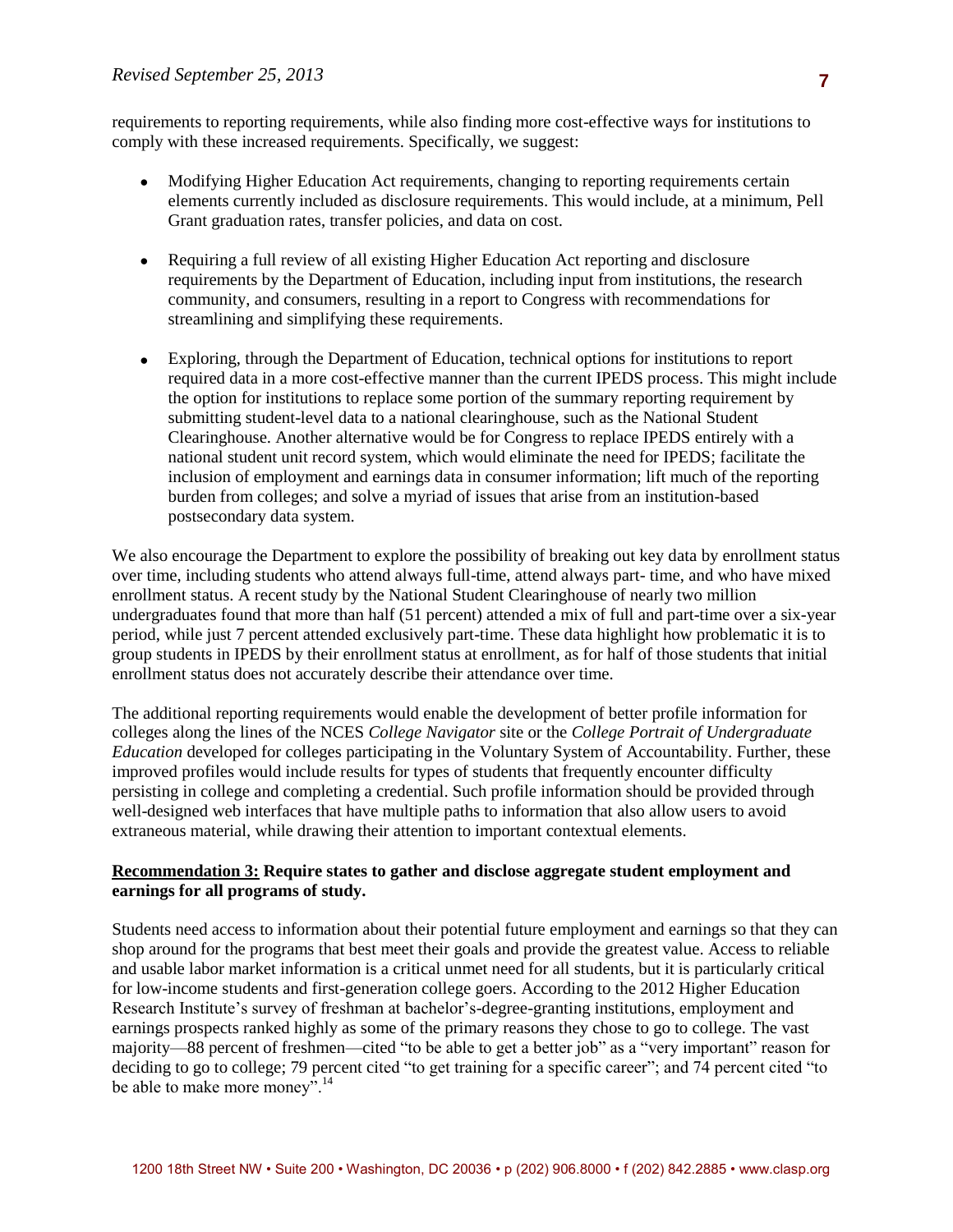least likely to attend college due to socioeconomic barriers are the most likely to benefit from it in terms While nearly all students desire to improve their financial and employment future, students who are the of subsequent earnings.<sup>15</sup> Andrew Kelly and Mark Schneider found that when parents were "provided with graduation-rate data, 15 percent switched their preference to the school with the higher graduation rate.<sup>"16</sup> In addition, these effects were stronger among parents with lower educational attainment levels and lower incomes. A review of focus group studies of how students select colleges found that lowincome, first-generation students "tend to focus on a single college or two, primarily due to cost considerations and the fact that their grades and test scores limit their choices."<sup>17</sup> For these students, having program-level data is especially important because it may help them expand the range of program and institutional options they explore.

Each of these research findings supports the idea that providing better employment and earnings data to students and parents will improve the ability of students to select programs and colleges that best meet their needs. Despite this, the availability of high-quality, comparable data on labor market results at the institution and program levels is very limited. Congress has two principle options for addressing this:

- Encourage states to gather and disclose aggregate student employment and earnings for all programs of study. Continue funding of State Longitudinal Data System grants to encourage states to develop a common definition of postsecondary program enrollment and standardized collection of data on certificate and degree attainment, so that students enrolled in and successfully completing programs of study can be identified in a comparable manner. Congress could also build on existing Workforce Data Quality Initiative grants to require inclusion of UI earnings data as part of longitudinal student records accessible through the State Longitudinal Data System. Congress should include language in the appropriations for the Departments of Education and Labor, specifically authorizing access to cross-state UI earnings data, notwithstanding other provisions of law. States could be required to submit these aggregate results to the Department of Education for use by NCES to expand institutional-level profile information to include employment and earnings results for all occupational programs of study (not just certificate programs) and for all students, including those who complete a credential or degree and those who do not.
- Create a national student unit record system and match education outcome data with employment and earnings data, broken out by institution and program. It would be possible to have a national student unit record system that allows the matching of student-level education and employment and earnings data while protecting individual and employer privacy. Congress would have to act to remove the current bar on such a system; if it did so, the process of producing usable consumer information on labor market outcomes would be far easier than under a state-based system. A national student unit record system could facilitate matching with Social Security Administration earnings data along the lines of what was done to support the gainful employment requirements, providing more complete and more comparable coverage of earnings results.

Lastly, while we support the use of employment and earnings data to support better consumer information, at this time, we do not support the use of these data to determine funding levels or institutional eligibility for federal student aid. Such a proposal would require a more careful consideration of the unintended consequences of such reforms, specifically on access for underrepresented students and those at a higher risk of non-completion.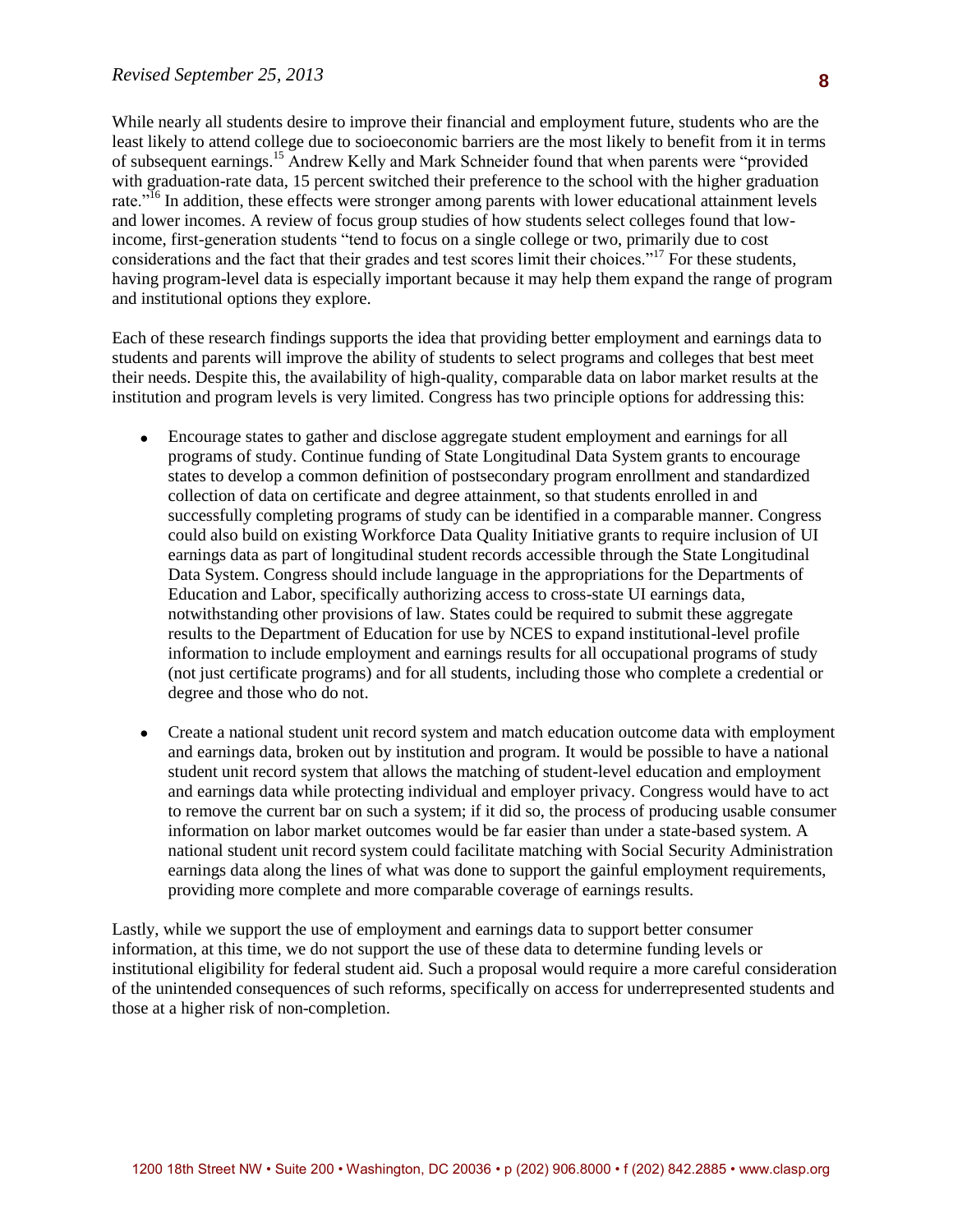# to Low-Income and Non-Traditional Student Needs **Simplify and Improve Grant and Loan Programs to More Flexibly Respond**

# **Recommendation 4: Allow the use of income from the second prior year ("prior prior year") to serve as the basis of student (or student family income).**

With the introduction of the IRS Data Retrieval Tool, students and parents can now import through the IRS from their filed tax returns much of the data needed to complete the FAFSA. This has several benefits: it saves families time, it increases accuracy, and it reduces the chances of a family's application being selected for verification. However, timing is an issue since it can take as long as 8 weeks (for mailed returns; 3 weeks for electronically filed ones) after filing for tax return data to become available through the Retrieval Tool. Financial aid applications frequently must be submitted early in the year, well before tax returns are due, either because of scholarship deadlines or because aid is awarded on a first come, first served basis (as is common with state grant programs). Consequently if families do not receive very early in the year all the information needed to complete their tax returns, from employers and other sources, they cannot file in time to be able to use the Retrieval Tool.

Many more aid applicants could likely use the IRS Data Retrieval Tool if they were allowed to use "second prior" year tax data (the tax year from two years before enrollment), but currently the Department of Education only has the authority to allow this within the narrow context of a demonstration project.

CLASP recommends giving families the option of using second prior year tax data when filing the FAFSA and allowing them to use the IRS Data Retrieval Tool to import that data.

# **Recommendation 5: End the taxation of Pell Grants as income.**

Currently students can apply Pell Grants to any of the expenses associated with attending college, including direct costs like tuition, fees, and books, and indirect costs, such transportation, housing, or food. Confusingly, however, when students use Pell Grants for direct costs, that portion of their grants is not taxed but when they use Pell to cover indirect educational costs, such as transportation, food, or housing, then suddenly that portion of the grant becomes taxable income. This is true even though the Pell Grant award they receive is intended to cover those costs, which are included in their student budgets as determined by the college and included in the federal definition of the cost of attendance.

Given the magnitude of unmet financial need and student indebtedness we described earlier, it makes no sense to award low income students financial aid through one arm of the federal government and take it away with another. Ending the taxation of Pell Grants would simplify the tax code and better align federal efforts to aid low income students across the grant and tax systems.

## **Recommendation 6: Restore the income eligibility for determining an "automatic zero" estimated financial contribution under the simplified needs test.**

A student qualifies for an automatic zero estimated financial contribution (EFC) if her (or her parent's) income is \$24,000 or less (for the 2013-2014 academic year) *and* she (or her family) meets other eligibility requirements (e.g., receipt of selected public benefits or use of a simplified tax form). Qualifying for an EFC of zero would likely result in the highest maximum grant aid for a given cost of attendance because, by definition, the student would be deemed unable to provide any financial resources to her college education. Depending on the student's cost of attendance, this amount could still be below the maximum Pell grant.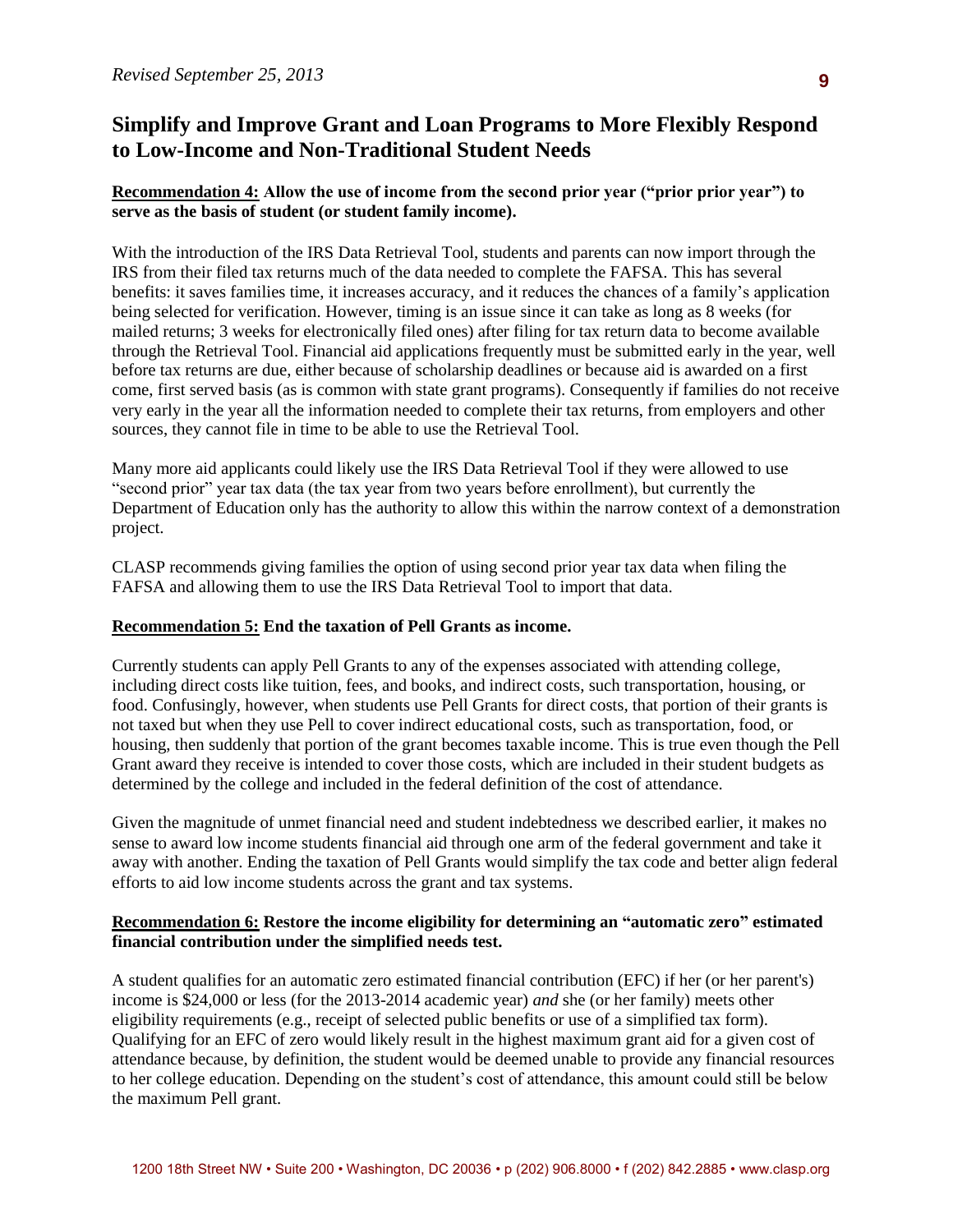This qualifying maximum income limit for determining an automatic zero EFC was recently lowered with little opportunity for debate to \$23,000 (for the 2012-2013 academic year) from \$32,000 as part of the *Consolidated Appropriations Act of Fiscal Year 2012.* Lowering the income maximum threatens access to student aid and postsecondary education for low-income students by overestimating the resources available to needy families and thereby reducing their potential grant aid. This change is targeted at the most vulnerable and low-income students. An income of \$32,000 is already below 150 percent of the poverty level for a family of four; these families often struggle to meet even basic living expenses. Such truly needy students should be able to rely on a full Pell Grant to help them meet college costs while preventing reliance on student loan debt or working excessive hours while in college, which can threaten completion.

CLASP recommends restoring the provisions of the *College Cost Reduction and Access Act* that would reestablish the automatic zero EFC maximum income limit at \$32,000 and allow this amount to increase annually with inflation.

## **Recommendation 7**: **Use "negative expected family contribution" in the need analysis so that lowincome students can document the full extent of their financial need, and provide additional Pell aid to the neediest students to meet the cost of attendance, up to a cap of \$750.**

Currently all students whose assets and income fall below the levels set as necessary for their indirect educational expenses are considered to have an expected family contribution of zero. The problem is that some of these students may earn \$20,000 while others may earn \$5,000, yet on paper their financial need—the cost of attendance minus their expected family contribution—looks the same.

We recommend using the negative EFC concept to provide a way of distinguishing the neediest students among those with zero EFC by documenting the true gap between a student's resources and direct and indirect educational costs of attendance. This is important for purposes of packaging aid from different sources. In addition, this proposal would allow for additional Pell aid up to \$750 to be awarded to help fill that gap. For instance, a student who qualified for the maximum Pell grant and had a negative EFC of \$750 would have a total Pell grant of \$5,550 plus \$750, or \$6,300. In no case, however, could the Pell award exceed the cost of attendance.

#### **Recommendation 8: Increase the semester cap on Pell Grants to ensure students have access to Pell throughout the entire course of their program of study and to better align with Satisfactory Academic Progress (SAP) requirements.**

As part of the *Consolidated Appropriations Act of Fiscal Year 2012*, the lifetime limit for the receipt of a Pell grant was reduced from 18 semesters (9 years) to 12 semesters (6 years). This has a detrimental effect on all students, but particularly low-income students seeking four-year degrees. While many low-income students attend shorter-term certificate or associate degree programs, this may not be their terminal point. Over one-quarter (26 percent) of students who begin at two-year colleges transfer to a four-year institution within five years.

The 12 semester cap on Pell Grants does not currently align with SAP requirements, which students are required to meet throughout their enrollment as a condition of receiving federal financial aid. Satisfactory academic progress guidelines allow for aid eligibility up to 150 percent of program length. For a student in a full-time program taking 12 credits per semester, this equates to 7.5 years. Under the newly-instated Pell semester cap, a full-time, low-income student would only be eligible for 6 years, leaving significant unmet need in their final years of study and threatening their completion.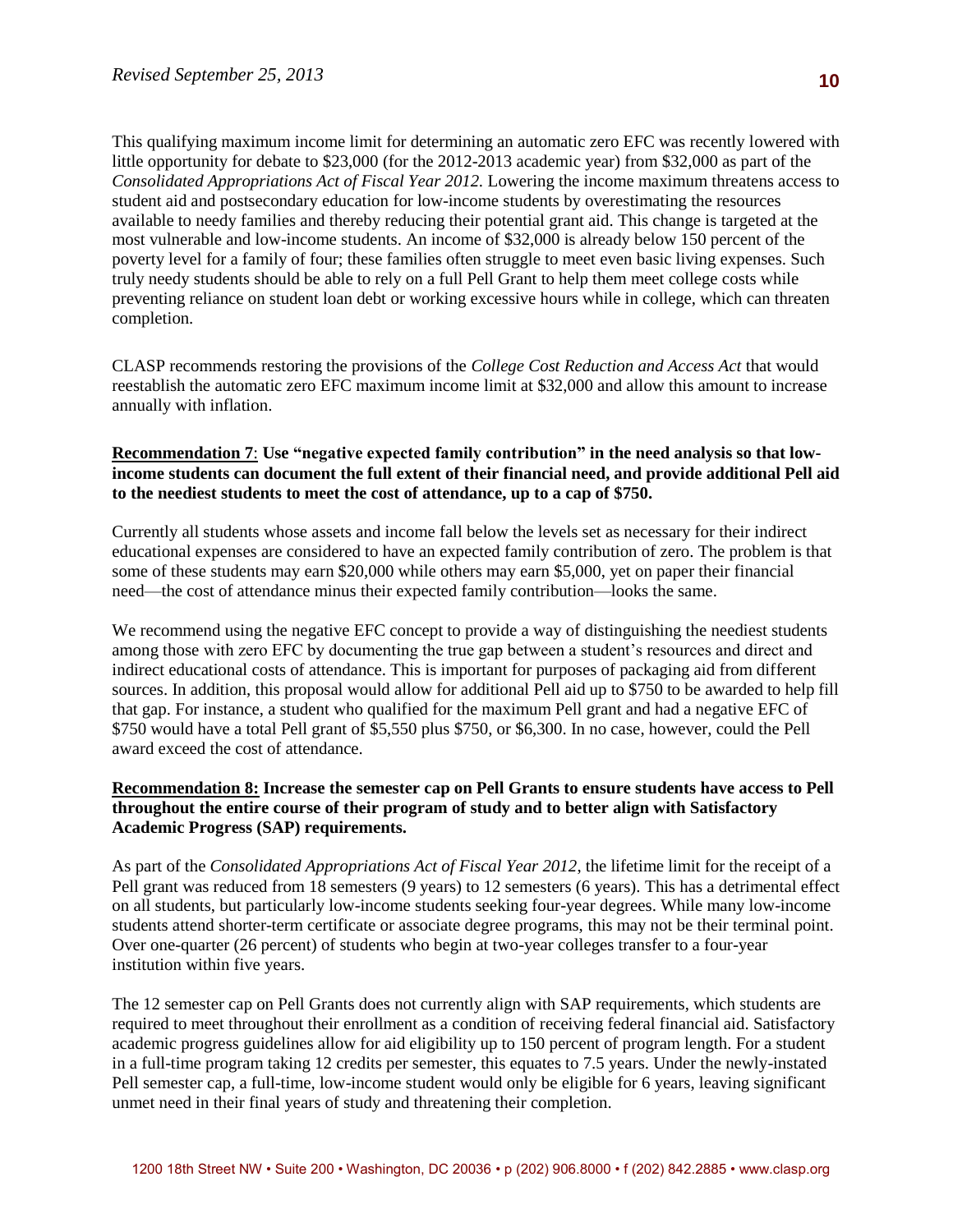CLASP recommends increasing the semester cap on Pell Grants to ensure students have access to the financial resources they need throughout their entire course of study, while aligning with the existing SAP requirements.

#### **Recommendation 9: Consolidate student loan repayment plans and link repayment to the ability of a student to repay their loans while preserving adequate resources for living expenses.**

Due to the high cost of college and growing unmet need, students are increasingly turning to student loans to pay for college and related expenses. The average loan amount is also growing and collectively, our country's student loan indebtedness has surpassed consumer credit debt. More than half of undergraduate students now take out federal student loans; two-thirds of students graduate with an average of \$26,600 in debt.<sup>18</sup> Many of these students struggle to make payments on their loans almost immediately. Nearly 14 percent of students default on their student loans within 3 years.<sup>19</sup> Reasons for the high default rate include a still-recovering labor market, persistently low wages, and lack of awareness about affordable student loan repayment options.

The federal government has taken steps to reduce the crushing burden of debt among student borrowers by developing several income-based repayment options, but these solutions are not well-known and overly complex. Specifically, there are four income-based repayment plans which limit loan payments based on the student's income. However, few students are reached by these programs; only 1.5 million of the 38 million federal student loan borrowers are enrolled in income-based repayment options.<sup>20</sup>

Congress should make student loan repayment simpler and more transparent by consolidating the overly complex student loan repayment programs into fewer, easy to understand options. These options should be entirely based on a student's income or ability to pay, which could be automatically determined based on available wage and unemployment data.

## **Recommendation 10: Revise the Federal Work Study (FWS) Formula and Align Work Placements with Student Field of Study.**

Nearly \$1 billion is provided to colleges annually though the Federal Work-Study (FWS) program in exchange for those institutions providing subsidized employment to enrolled students. In theory, FWS funding is a valuable source of campus-based aid for low-income students who need additional resources to meet their financial obligations for books, tuition, and other living expenses. Yet in practice, the majority of FWS funding goes to students who are not low- income—indeed 20 percent goes to families with incomes over \$100,000—and who attend private, relatively wealthy institutions.<sup>21</sup>

In addition, current law requires colleges to align jobs provided with FWS funds with the students' course of study "to the maximum extent practicable,"<sup>22</sup> though most FWS placements are campus-based and provide few career-specific learning opportunities. Providing work experience aligned to a student's course of study could offer the dual benefit of providing income and boosting their future employment prospects by connecting them with local employers in their field of study.

We recommend reforming the Federal Work-Study program to better target aid to low-income students. Reforms could include distributing FWS funds based on the extent to which an institution serves lowincome or Pell-eligible students instead of basing allocations on institutional longevity in the FWS program, as is done now. We also recommend better leveraging the FWS program to provide meaningful, industry-relevant employment in a student's field of study. This could include eliminating the 25 percent cap on private sector employment and phasing in stricter requirements that placements are related to a student's field of study. (Current law only requires placements to align with coursework and vocational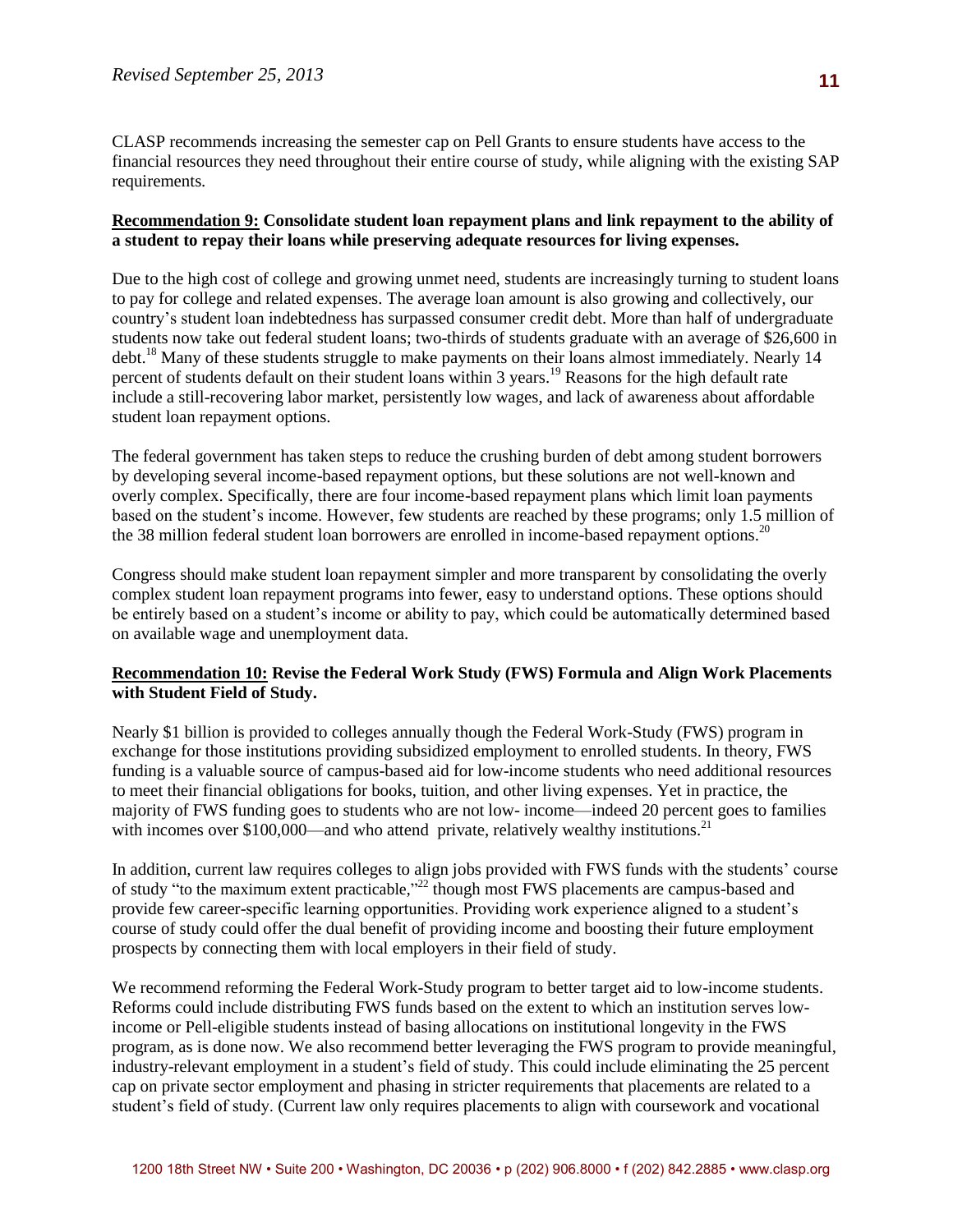students better balance work and school and help small employers retain good workers who are motivated goals "to the maximum extent practicable." $i^{23}$  These FWS reforms would help low-income, working and invested in their education. CLASP will be expanding upon this recommendation further in the coming months.

# **Increase College Accessibility and Affordability for Low-Income, Disadvantaged Students**

**Recommendation 11: Restore eligibility for federal student aid for students who do not have a high school diploma or equivalency but are able to demonstrate their "ability to benefit" from postsecondary education by passing a federally-approved assessment or completing at least 6 credit hours that are applicable toward a degree or certificate.** 

As of July 1, 2012, newly-enrolled college students without a high school diploma or secondary school equivalent are no longer eligible for federal student aid, due to the elimination of the "Ability to Benefit" (ATB) options by Congress through the passage of the *Consolidated Appropriations Act of Fiscal Year 2012*. Previously, students without a high school diploma or secondary school equivalent could become eligible for federal financial aid by demonstrating their readiness for postsecondary education by either passing a skills test or successfully completing six college credits. Students who qualified under either of these options were eligible to receive student financial aid (depending on their further income eligibility) for the remainder of their college certificate or degree program.

The loss of ATB has threatened the economic mobility of low-skilled adults and youth seeking postsecondary credentials to improve their job prospects. Forcing students who can benefit from college now to sequentially earn a high school equivalency and only then, a postsecondary credential, drags out their educational pathway, prolonging their time to degree and access to good wages to support their families. Furthermore, it is disproportionately harmful to low-income, first generation, and minority students. An estimated 31 percent of ATB students are Hispanic and 19 percent are Black–compared to 14 percent of all undergraduates who are Hispanic or Black.<sup>24</sup> And finally, it also inhibits college innovations aimed at accelerating the path to completion, such as career pathway and basic skills bridge strategies.<sup>25</sup>

Congress should swiftly and fully restore ATB through HEA reauthorization, while exploring opportunities to partially or fully restore ATB provisions for select students or programs of study prior to reauthorization. Efforts have already been made in the Senate to re-instate ATB for students in eligible "career pathways programs," an educational model which has been found to improve certificate and degree completion rates among students who begin their college careers with low basic skills.

## **Recommendation 12: Reduce the "work penalty" for low-income students by expanding—or at minimum, preserving—the income protection allowance.**

In the last several budget cycles, policymakers and outside experts have made numerous proposals to reduce Pell Grant expenditures and the federal deficit. Nearly all of the proposals would have disproportionately harmed non-traditional students, including those who work and attend school parttime. One such proposal was to decrease the Income Protection Allowance (IPA) levels for independent students (and the incomes of dependent students) in the federal student aid needs analysis formula. The IPA is the amount of income a student or family can keep to cover minimal living expenses before being expected to contribute toward college costs. According to one student aid expert, it is "a modest allowance for basic living expenses. It barely addresses well-body care."<sup>26</sup>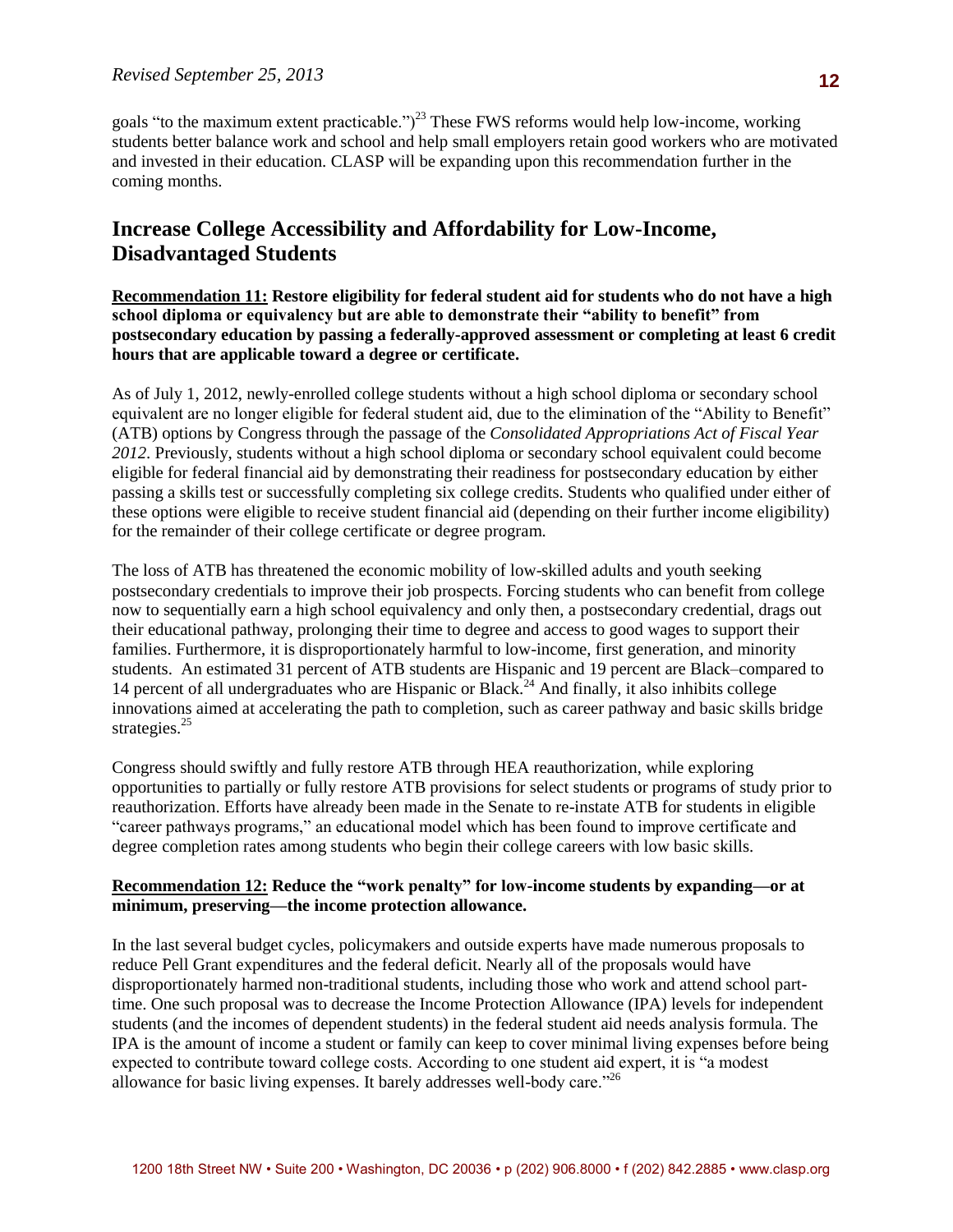earnings to pay for the cost of college and related expenses, as calculated by their EFC. This increase in a Rolling back IPA levels would require already very low-income students to use a greater share of their student's EFC would result in a reduction of their federal aid eligibility. For the typical low-income working, independent student with no dependents, this could result in a loss of nearly half his or her Pell Grant.<sup>27</sup> Over 98 percent of independent community college students in the bottom three income quintiles already have significant unmet need not covered by grants or other student aid.<sup>28</sup>

To avoid penalizing students who must work while enrolled in school, we recommend expanding—or at minimum preserving—the income protection allowance.

### **Recommendation 13: Preserve continuous student aid eligibility for students who mix enrollment over the course of their college program, including when they attend less-than-half-time.**

A growing proportion of undergraduate students must work while they are in college. In 2008-2009 (the last year for which data are available), 64 percent of dependent students and 88 percent of independent students worked 20 hours or more per week. Working while in school may require periods of reduced enrollment, including attending part-time or less-than-half-time. In fact, more than half of undergraduate students mix full and part-time enrollment status over the course of their program; only 7.2 percent attend exclusively part-time. Grants during these periods of lower enrollment intensity help these students keep momentum and avoid dropping out entirely due to financial circumstances.<sup>29</sup> According to a Department of Education analysis of student paths from high school to college, continuous enrollment "proves to be overpowering: with 16 other variables in play, continuous enrollment increases the probability of degree completion by 43 percent."<sup>30</sup> More recent research from the Community College Research Center supports this conclusion, finding that students who maintain "consecutive enrollment" are more likely to complete a credential. Importantly, the report also finds that the frequency with which a student switches between part-time and full-time enrollment "does not appear to be detrimental."<sup>31</sup>

Congress should preserve student aid for those who attend a mix of full and part-time while in school, thereby supporting national college attainment goals and helping more low-income, working students earn postsecondary credentials.

#### **Recommendation 14: Allow students to receive aid more flexibly for year-round study, enabling them to respond to changing family and life circumstances or accelerate their studies.**

Another damaging change that was made as a result of the passage of the *Consolidated Appropriations Act of Fiscal Year 2012* was eliminating the ability to award two scheduled Pell grants in one academic year (commonly referred to as "summer Pell"). This provision previously allowed students to use their financial aid awards more flexibly and continuously throughout their program, even if they chose to take courses over the summer term. Removing the option for a more flexible Pell grant had a significant impact on students who must work while in school, who must adapt to changing family and life circumstances, or those who may be interested in accelerating their course of study and obtaining employment more quickly.

Enrolling in a summer term improves a student's ability to complete their program and enter or advance in the labor market more quickly, yet low-income, working students are rarely able to cover the cost of a summer term without access to grant aid. As stated previously in these comments, research has shown that continuous enrollment is associated with higher degree completion.<sup>32</sup> We recommend restoring access to year-round Pell, without the administrative complexity of the original provision, and thus enabling more low-income and working students to earn credentials quickly and on a schedule that can accommodate family responsibilities and changing life circumstances. Congress should explore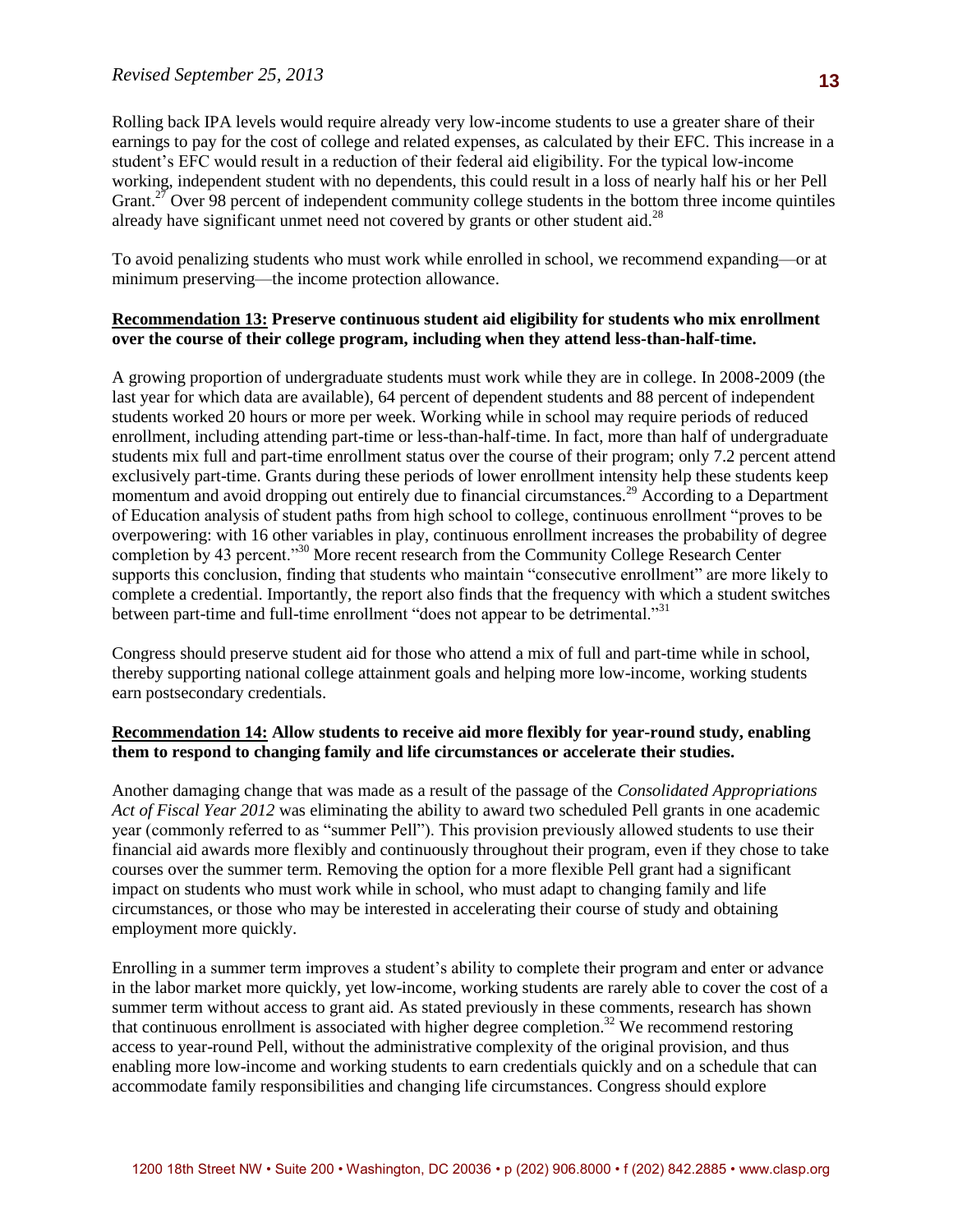eliminating the need to re-file the FAFSA annually for recipients who enroll continuously at the same institution.

## **Recommendation 15: Require that students who submit a FAFSA are made aware of public benefits for which they may be eligible through college financial aid award letters.<sup>33</sup>**

Over 98 percent of independent community college students with incomes in the bottom three quintiles had unmet need in 2007-2008.<sup>34</sup> Moreover, a growing proportion of undergraduate students are either independent (47 percent), parents (23 percent), or low-income (40 percent) and may be eligible for other benefits to help them meet this unmet need.<sup>35</sup> Studies show that some public benefits programs are not being used by all of those who are eligible to receive them, and colleges could play a role by helping students learn about and apply for these benefits. Needing to fill the financial need gap can lead to students working more or reducing their course load so they can make ends meet. This need to increase work while in school can threaten college completion for students. A 2009 survey of young adults (ages 22 to 30) found that 71 percent who had left college without a credential cited the need to "work and earn money" as one reason. Fifty-four percent listed this as a "major reason."<sup>36</sup>

Congress should explore proposals that encourage institutions and the federal government to make students aware of the benefits for which they may be eligible. Such efforts could improve college completion and reduce unmet need among the most vulnerable students. Strategies to increase awareness could include requiring that federal aid award letters include a sentence that encourages students to apply for any public benefits for which they may be eligible, including the Supplemental Nutrition Assistance Program (SNAP), Temporary Assistance for Needy Families (TANF), Medicaid or the Children's Health Insurance Program (CHIP), Individual Training Accounts through the Workforce Investment Act, Unemployment Insurance, and Trade Adjustment Assistance. Institutions could provide or refer students to sites that offer free tax preparation and ensure they receive the Earned Income Tax Credit (EITC), the Child Tax Credit, and appropriate education tax credits including the American Opportunity Tax Credit or Lifetime Learning Credit, if eligible.

# **Promote Innovation to Increase Student Completion Rates and Enable Students to Accelerate their Path to a Degree or Certificate**

#### **Recommendation 16: Support the growth of educational models that help low-skilled, working students complete postsecondary credentials and secure good jobs.**

More than 60 percent of community college students are referred to at least one developmental education course upon enrolling in college, with many students being referred to a full sequence of three to five courses.<sup>37</sup> Yet recent research shows that prescribing long sequences of developmental education may actually be hindering student progress rather than successfully preparing students to transition to collegelevel work. Instead, new evidence from the Community College Research Center (CCRC) points to the success of models that "bridge" directly to specific occupational certificates and degree programs through contextualized curriculum and intensive counseling and advising for students. Students in these programs are able to begin their credit-bearing course of study while simultaneously brushing up on basic reading, writing, and math skills. The use of these "bridge" models has also grown in the adult education system. Washington State's adult basic education integrated education and training model, I-BEST, has received national acclaim, with evaluation results finding that that I-BEST students are 56 percent more likely to earn college credit than regular adult education students and 26 percent more likely to earn a certificate or degree.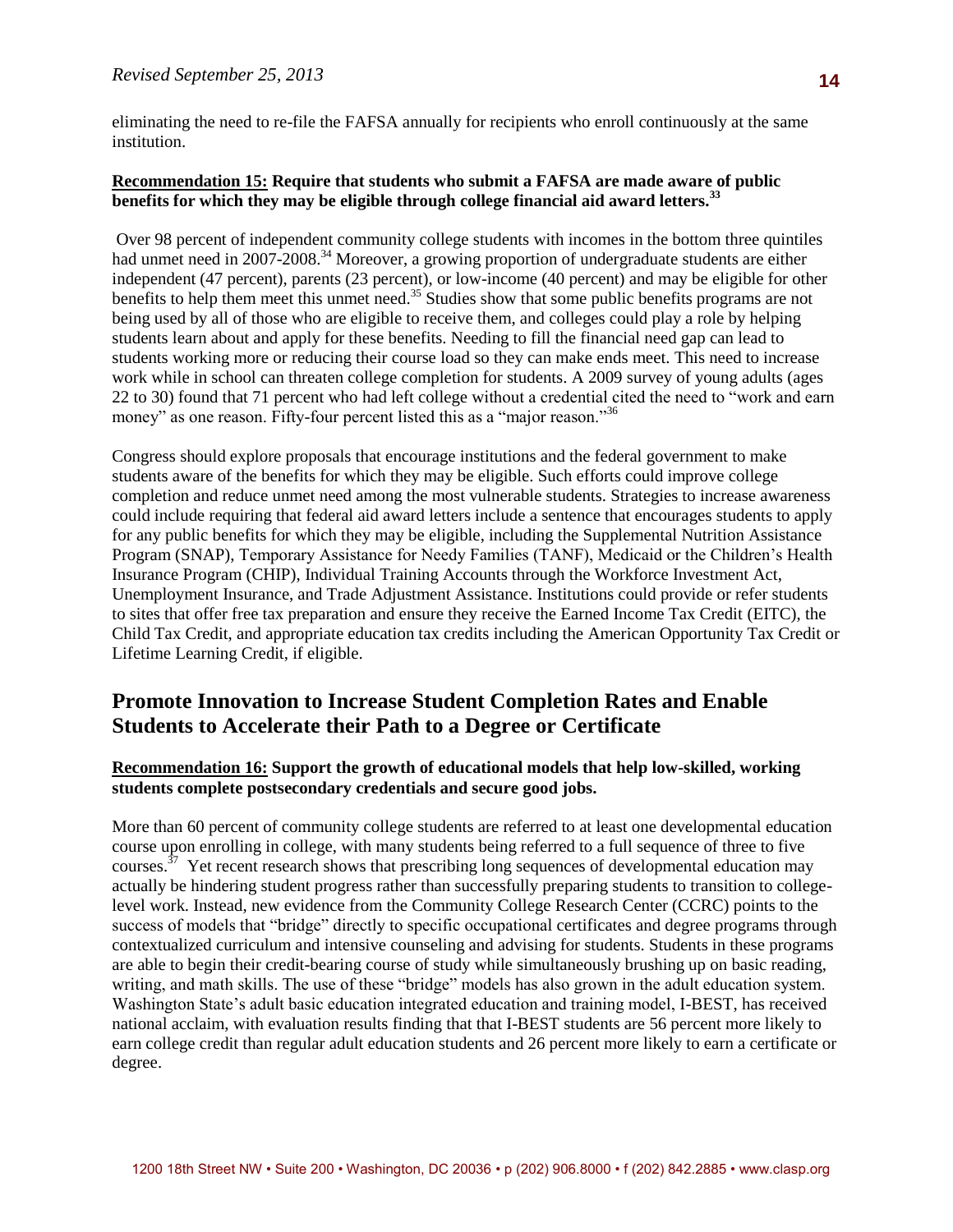institutions that explore these innovative models for increasing the rate at which low-skilled students We recommend requiring the Department of Education to provide technical assistance and grants to transition to postsecondary education and complete certificates and degrees.

## **Recommendation 17: Pilot a national, voluntary Compact for College Completion for students and colleges.**

An ever-growing body of research has found that need-based grant aid increases access and persistence among undergraduate students. But financial aid combined with other interventions—such as innovations in course delivery, curriculum or instruction, learning communities, financial incentives, extra academic support and advising, emergency transportation or child care aid, and others—may have an even larger effect.<sup>38</sup>

The Compact for College Completion would be designed to maximize the impact of these promising strategies that have been shown to contribute to higher completion rates. The Compact would provide additional funds and national recognition to students and colleges that agree to partner with the federal government on increasing completion. While the scope of the initiative would depend on available funding, the intent is to pilot the Compact for College Completion with a large number of students within selected colleges to increase the impact on each institution as a whole. Only students at Compact colleges would be eligible.

Compact partner roles and responsibilities could include:

- The **federal government** would provide grants to students—Compact Scholars—and funding to colleges. It would also facilitate technical assistance to share research and promising practices among Compact colleges. The Department of Education would monitor the extent to which each college is fulfilling its responsibilities as a member and would explore the feasibility of a rigorous evaluation of the pilot's effects on the completion rates of Scholars, including making recommendations for modifications in the design of the Compact that might be necessary for measuring results.
- **Students** (College Compact Scholars) would receive national recognition and a \$500 per semester Compact Scholarship, as long as they remained continuously enrolled in college (whether full-time or part-time and excluding summers) and meet satisfactory standards for academic progress. Students who enroll in and make progress in a program of study within the first two years of college would be eligible to receive an additional Success Bonus of \$500. Scholars would have to be enrolled in a Compact college, be income-eligible for Pell Grants (even if not eligible for other reasons), and have financial need as determined by the FAFSA. Student participation in the Compact could begin any time after the first semester of college.
- **Colleges** that join the Compact would receive \$500 each semester for every Compact Scholar enrolled at the institution and an additional \$500 completion bonus for every Scholar who ultimately completes. As a condition of receiving funds, colleges would implement evidencebased approaches to improving completion for Scholars. This funding structure rewards colleges for keeping Scholars continuously enrolled, for their progress, and for their completions. Compact Colleges would also track the progress of Scholars, provide regular feedback to them on their performance, and compare their progression and outcomes with cohorts of similar students.

Funding for the Compact could be found in revenue savings that result from simplifying existing taxbased student aid, as proposed in CLASP's 2013 report *Reforming Student Aid* and the scope of the pilot could be adjusted to fit available funding.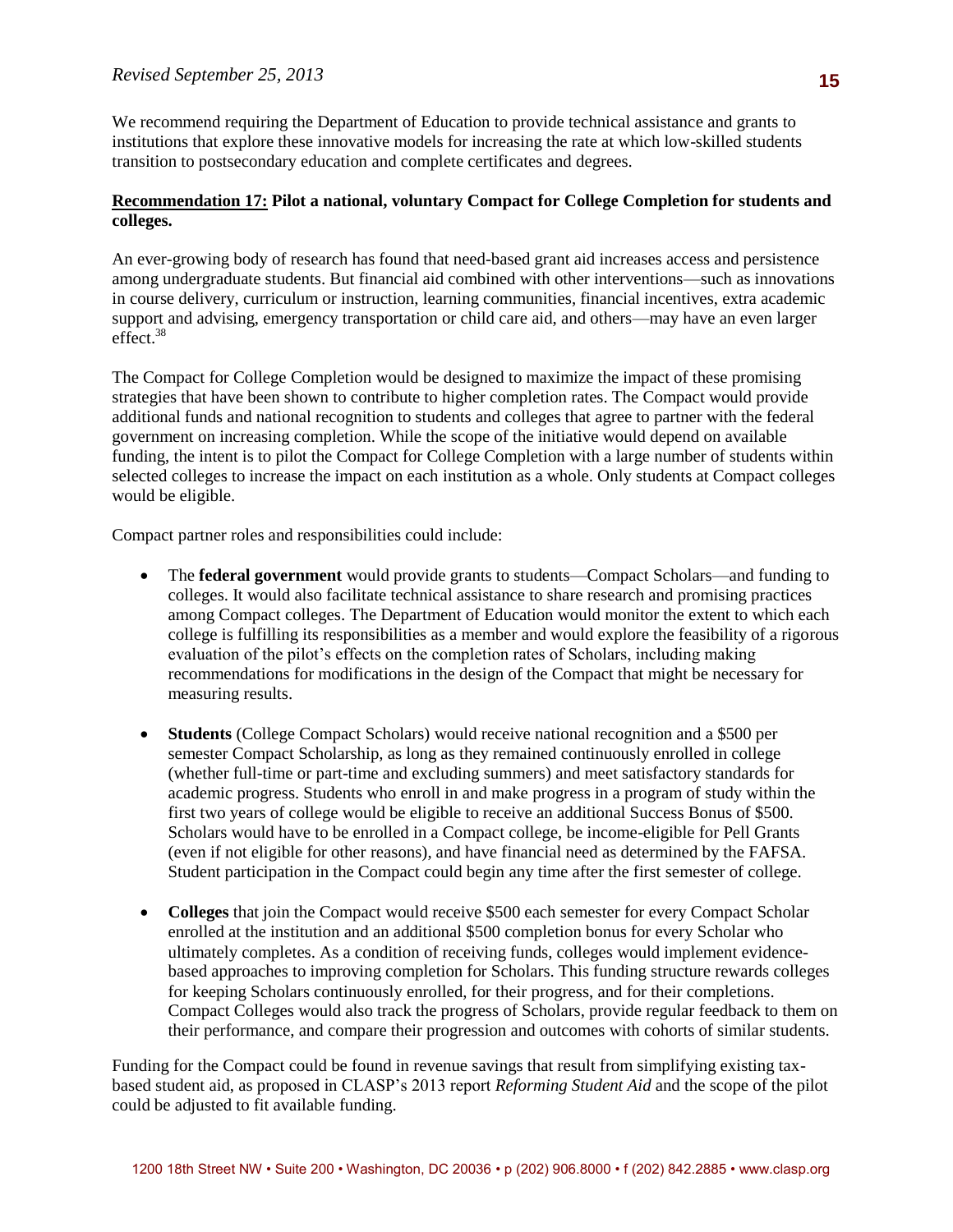3 Judith Scott-Clayton, *What Explains Trends in Labor Supply Among Undergraduates, 1970-2009?, NBER Working Paper 17744,* National Bureau of Economic Research, 2012.

4 Jean Johnson and Jon Rochkind, *With Their Whole Lives Ahead of Them: Myths and Realities About Why So Many Students Fail to Finish College*, Public Agenda, 2009,

[http://www.publicagenda.org/files/theirwholelivesaheadofthem.pdf.](http://www.publicagenda.org/files/theirwholelivesaheadofthem.pdf)

<sup>5</sup> Benjamin Castleman and Bridget Terry Long, *Looking Beyond Enrollment: The Causal Effects of Need-Based Grants on College Access, Persistence, and Graduation*, Harvard Graduate School of Education, NBER, and NCPR, 2012, [http://gseacademic.harvard.edu/~longbr/Castleman\\_Long\\_-\\_Looking\\_Beyond\\_Enrollment\\_-](http://gseacademic.harvard.edu/~longbr/Castleman_Long_-_Looking_Beyond_Enrollment_-_draft_Oct2012.pdf)

[\\_draft\\_Oct2012.pdf](http://gseacademic.harvard.edu/~longbr/Castleman_Long_-_Looking_Beyond_Enrollment_-_draft_Oct2012.pdf) and Sara Goldrick-Rab, Douglas Harris, Robert Kelchen, and James Benson, *Need-Based Financial Aid and College Persistence: Experimental Evidence from Wisconsin*, Institute for Research on Poverty, 2012, [http://www.irp.wisc.edu/publications/dps/pdfs/dp139312rev.pdf.](http://www.irp.wisc.edu/publications/dps/pdfs/dp139312rev.pdf)

<sup>6</sup> Thomas Bailey, Shanna Smith Jaggars, and David Jenkins, *Introduction to the CCRC Assessment of Evidence Series*, Community College Research Center, 2011,

[http://www.csus.edu/ihelp/PDFs/CCRC\\_assessment\\_of\\_evidence\\_series\\_intro.pdf.](http://www.csus.edu/ihelp/PDFs/CCRC_assessment_of_evidence_series_intro.pdf)

7 Susan Scrivener, Michael J. Weiss, and Colleen Sommo, *What Can a Multifaceted Program Do for Community College Students?,* MDRC, 2012, [http://www.mdrc.org/sites/default/files/full\\_625.pdf;](http://www.mdrc.org/sites/default/files/full_625.pdf) David Deming and Susan Dynarski, *Into College, Out of Poverty? Policies to Increase the Postsecondary Attainment of the Poor,* National Bureau of Economic Research, 2009, [http://www.nber.org/papers/w15387.pdf?new\\_window=1;](http://www.nber.org/papers/w15387.pdf?new_window=1) and *Opportunity Grant Program: Fall 2011 Report*, Washington State Board for Community and Technical Colleges, 2011, [http://www.sbctc.ctc.edu/college/studentsvcs/2011\\_opp\\_grant\\_report-final.pdf.](http://www.sbctc.ctc.edu/college/studentsvcs/2011_opp_grant_report-final.pdf)

<sup>8</sup> Anthony P. Carnevale and Jeff Strohl, *Separate and Unequal*, Georgetown University Center on Education and the Workforce, 2013, [http://www9.georgetown.edu/grad/gppi/hpi/cew/pdfs/Separate&Unequal.FR.pdf.](http://www9.georgetown.edu/grad/gppi/hpi/cew/pdfs/Separate&Unequal.FR.pdf) <sup>9</sup> Ibid.

<sup>10</sup> Brian T. Prescott and Peace Bransberger, *Knocking at the College Door: Projections of High School Graduates* (eighth edition), Western Interstate Commission for Higher Education, 2012, [http://www.wiche.edu/info/publications/knocking-8th/knocking-8th.pdf.](http://www.wiche.edu/info/publications/knocking-8th/knocking-8th.pdf) 

<sup>11</sup> Bridging the Higher Education Divide, The Century Foundation, 2013, 25,

[http://tcf.org/assets/downloads/20130523-Bridging\\_the\\_Higher\\_Education\\_Divide-REPORT-ONLY.pdf.](http://tcf.org/assets/downloads/20130523-Bridging_the_Higher_Education_Divide-REPORT-ONLY.pdf)

 $12$  This information should be made public through improved websites with better search capability so that results for key groups can be observed easily. Key measures should be included, as appropriate, on the Department of Education's College Scorecard and Financial Aid Shopping Sheet.

<sup>13</sup> Kevin Carey and Andrew P. Kelly, *The Truth Behind Higher Education Disclosure Laws*, Education Sector, 2011, [http://www.educationsector.org/sites/default/files/publications/HigherEdDisclosure\\_RELEASE.pdf.](http://www.educationsector.org/sites/default/files/publications/HigherEdDisclosure_RELEASE.pdf)

<sup>14</sup> John H. Pryor, Kevin Eagan, Laura Palucki Blake, et al., *The American Freshman: National Norms Fall 2012*, Cooperative Institutional Research Program and Higher Education Research Institute, 2012, [http://heri.ucla.edu/monographs/TheAmericanFreshman2012.pdf.](http://heri.ucla.edu/monographs/TheAmericanFreshman2012.pdf)

<sup>15</sup> Jennie E. Brand and Yu Xie, *Who Benefits Most from College? Evidence for Negative Selection in Heterogeneous* 

*Economic Returns to Higher Education*, American Sociological Review, 2010, [http://www.asanet.org/images/journals/docs/pdf/asr/Apr10ASRFeature.pdf.](http://www.asanet.org/images/journals/docs/pdf/asr/Apr10ASRFeature.pdf)

<sup>16</sup> Andrew P. Kelly and Mark Schneider, Filling in the Blanks: How Information Can Affect Choice in Higher *Education*, American Enterprise Institute for Public Policy Research, 2011,

[http://www.aei.org/files/2011/01/12/fillingintheblanks.pdf.](http://www.aei.org/files/2011/01/12/fillingintheblanks.pdf)

<sup>17</sup> Keith MacAllum, Denise M. Glover, Barbara Queen, and Angela Riggs, *Deciding on Postsecondary Education: Final Report*, National Postsecondary Educational Cooperative, 2007[, http://nces.ed.gov/pubs2008/2008850.pdf.](http://nces.ed.gov/pubs2008/2008850.pdf) <sup>18</sup> Reed and Cochrane, *Student Debt and the Class of 2011*.

<sup>19</sup> *Official National 3-Year Cohort Default Rates: FY 2009*, U.S. Department of Education, 2012, [http://www2.ed.gov/offices/OSFAP/defaultmanagement/index.html.](http://www2.ed.gov/offices/OSFAP/defaultmanagement/index.html) 

<sup>20</sup> Direct Loan Portfolio by Repayment Plan, U.S. Department of Education, 2013.

<sup>21</sup> Judith Scott-Clayton, "A Jobs Program in Need of Reform," *The New York Times*, September 2011.

<sup>&</sup>lt;sup>1</sup> Vickie Choitz and Patrick Reimherr, *Mind the Gap: High Unmet Financial Need Threatens Persistence and Completion for Low-Income Community College Students*, CLASP, 2013,

[http://www.clasp.org/admin/site/publications/files/CLASP-Unmet-Need-Brief-041213-final-ab-2.pdf.](http://www.clasp.org/admin/site/publications/files/CLASP-Unmet-Need-Brief-041213-final-ab-2.pdf)

<sup>&</sup>lt;sup>2</sup> Matthew Reed and Debbi Cochrane, *Student Debt and the Class of 2011*, The Institute for College Access and Success, 2012[, http://projectonstudentdebt.org/files/pub/classof2011.pdf.](http://projectonstudentdebt.org/files/pub/classof2011.pdf)